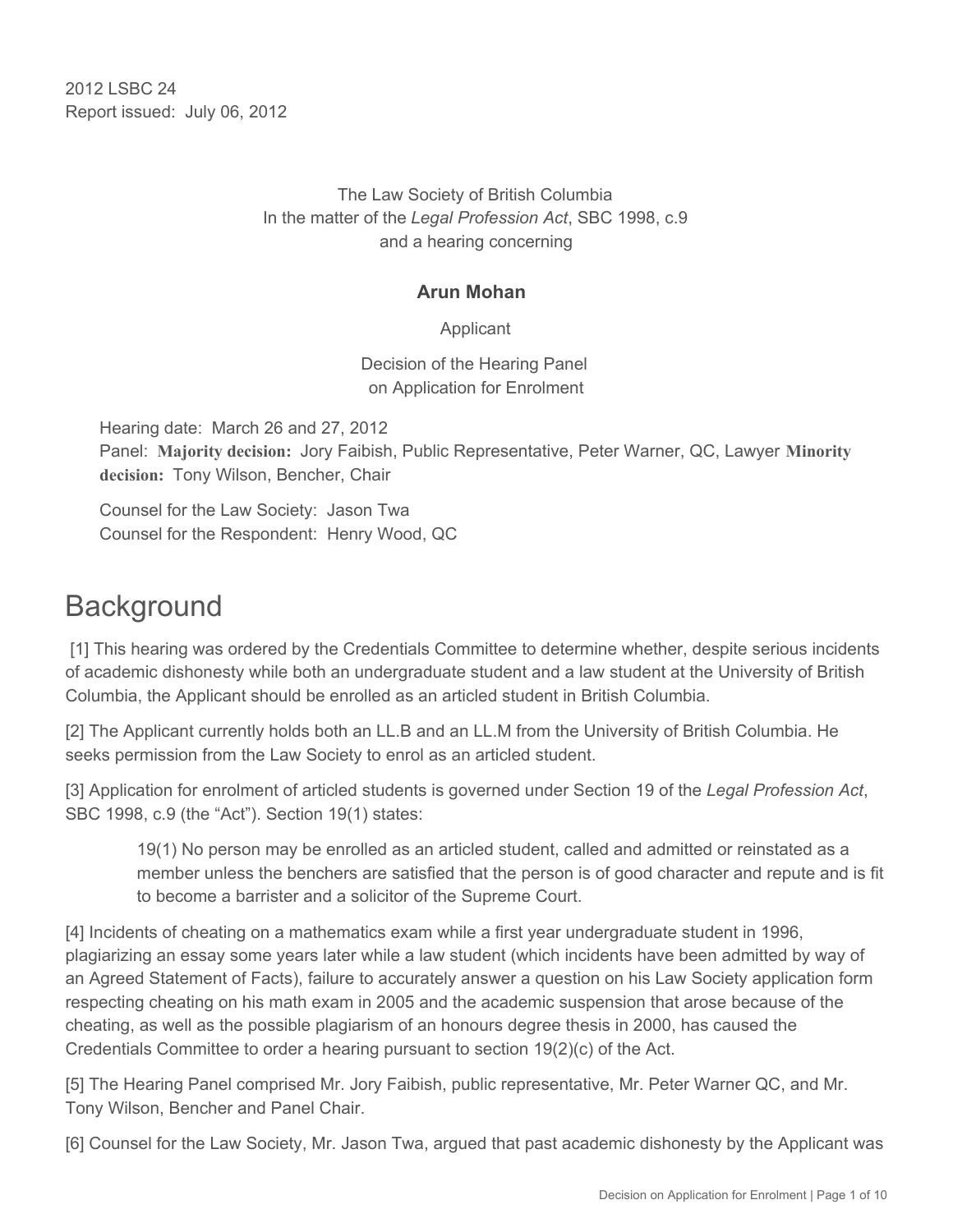so serious it should prevent him from being permitted to enrol as an articled student.

[7] Counsel for the Applicant, Henry Wood QC, argued that the Applicant had admitted his past mistakes, he had taken full responsibility for the academic dishonesty he was involved in many years ago, and he was now a "changed man". Therefore he should be permitted to enrol as an articled student.

[8] This hearing was originally scheduled to take place in January 2012, but counsel for the Law Society acquired a copy of the Applicant's 2000 honours thesis for his Bachelor's Degree in Sociology, which was on file at the University of British Columbia and was obtained by the Law Society through a Freedom of Information request. The Law Society analyzed the copy of the Applicant's honours thesis and determined that there was substantial plagiarism in that document.

[9] The hearing was delayed until March to allow the Applicant time to deal with the additional allegation of academic dishonesty.

# **Facts**

[10] The parties submitted an Agreed Statement of Facts to the Panel. As the facts are extensive, we would summarize them as follows:

1. In 1995, while a first year student at UBC, the Applicant cheated on a Math 100 test by altering an exam that he wrote after it was marked and returned to him, and complaining to the instructor that she ought to have given him higher marks ("the Math Exam Incident"). However, the instructor had photocopied the original exam before it was returned to the Applicant and the exam that the Applicant gave back to the instructor to receive a higher grade was shown to have been altered, ex post facto, by the Applicant. He failed the course and was suspended from UBC for one year.

2. The Applicant denied cheating on the math exam and, for a period of nine years thereafter, repeatedly denied that he cheated on the math exam, saying that he did not ask the teaching assistant for more marks, but only brought in the corrected paper to discuss how he could improve his grade, and that her poor English skills caused her to misinterpret his intentions.

3. The Applicant returned to UBC after the suspension period and completed a degree in Sociology in 2000.

4. The Applicant applied to have the notation of his academic suspension deleted from his academic record in approximately 2000, as permitted by UBC. UBC deleted the record of his academic suspension for the Math Exam Incident.

5. The Applicant's undergraduate marks were sufficiently high to allow him to be admitted to UBC Law School, which he entered in 2000. However, in 2002, there was another incident of academic dishonesty. Plagiarism was discovered in a paper he submitted for Law 345 (the "Law School Incident"), and as a result, he was suspended from UBC's Law School for 18 months.

6. During his disciplinary action in 2002 arising out of the Law School Incident, the matter of the Math Exam Incident arose. The Applicant explained that he didn't cheat on the Math 100 exam, but the teaching assistant had a language problem that led to a misunderstanding.

7. The Applicant waited out the 18-month suspension ordered by UBC as a result of the Law School Incident, returned to UBC law school, and completed his LL.B degree in 2006.

8. Although he applied to the Law Society of British Columbia for temporary articles in 2004, and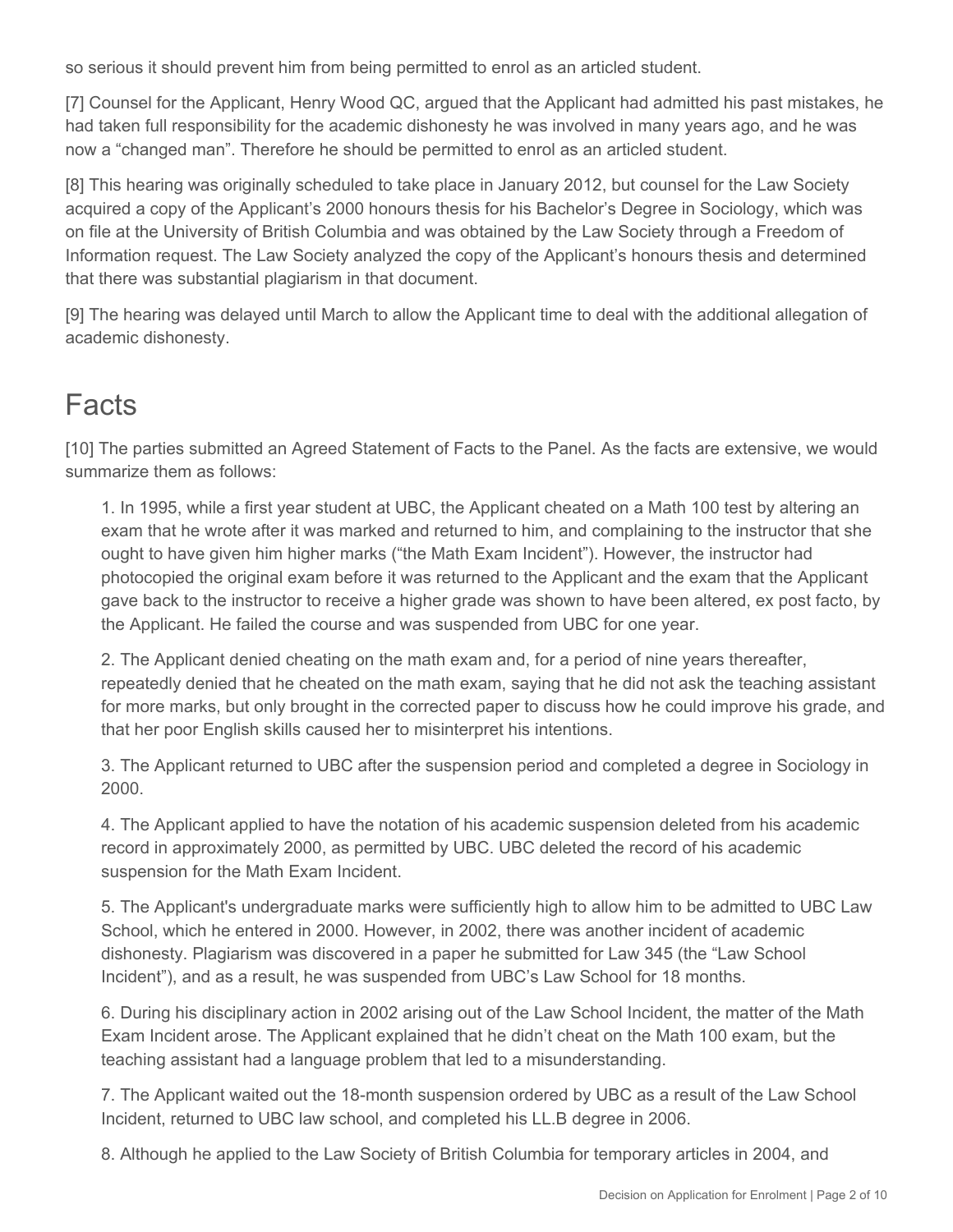although he admitted to the Law School Plagiarism Incident in law school on his application form to the Law Society, he did not admit to:

(a) the Math Exam Incident in 1995,

(b) being suspended by UBC in 1996 as a result of the Math Exam Incident,

despite a clear and unambiguous question on the Law Society Admission Form that should have elicited a clear and forthright answer.

9. Only when the Law Society inquired about what he did between first and second year as an undergraduate student at UBC, (which would have been during the period of his first academic suspension) did the Applicant admit to the Law Society about the Math Exam Incident and the resulting academic suspension. He explained that he didn't cheat on a math exam, but indicated that the teaching assistant had a language problem which led to a misunderstanding.

10. The Applicant voluntarily withdrew his 2005 application to the Law Society. However, after 2006, he went on to complete an LL.M at UBC. Professor JW, who worked extensively with the Applicant during the Applicant's time at UBC law school, wrote an extremely complimentary letter of recommendation about the Applicant.

11. The Applicant re-applied to become an articled student in 2010.

12. Since voluntarily withdrawing his 2005 application and obtaining an LL.M degree at UBC, the Applicant has been involved in matters related to the law.

13. In 2000, the Applicant wrote an honours thesis which was submitted to UBC in 2000 and which was credited towards his Bachelor's degree in Sociology.

14. The Law Society acquired a copy of the Applicant's 2000 thesis entitled "Race, Gender, Class, Sport and National Identity" by way of a Freedom of Information request, as copies of honours theses are retained and archived by UBC within certain academic programs.

15. The Law Society reviewed the Applicant's thesis and determined that it contained substantial incidents of plagiarism from other learned articles and publications.

16. The Applicant argues that the thesis on file with UBC was not the thesis that was submitted by him and graded by UBC in 2000.

#### **ISSUES**

[11] The Panel thought it was appropriate to divide the issues in two, given the recent discovery of the plagiarized honours thesis. The two issues are as follows:

1. Is the Applicant now of good character and repute and fit to become a barrister and a solicitor of the Supreme Court, notwithstanding:

(a) cheating on his math exam in 1995 and his academic suspension;

(b) plagiarizing a paper in law school in 2002 and his academic suspension;

(c) not admitting the math exam cheating and academic suspension on the 2004 Law Society admission form; and

(d) not being forthright about cheating on the math exam (i.e., blaming the instructor of Math 100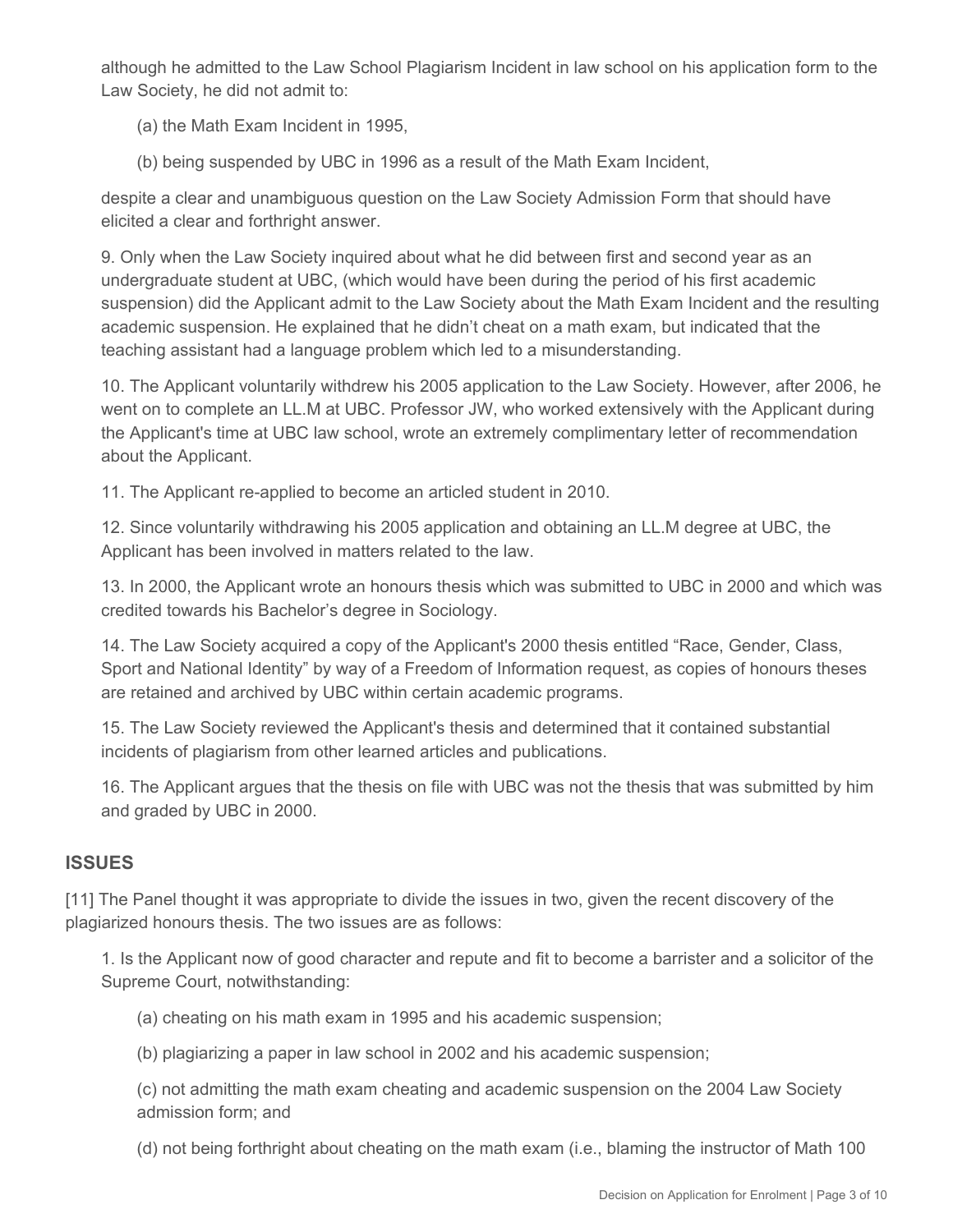for a misunderstanding as recently as 2005),

2. If so, does the recent discovery of the thesis from 2000, and the Applicant's explanation, affect the Panel's determination of good character, repute and fitness under section 19(1)?

#### **DISCUSSION**

[12] With respect to Issue 1, and excluding Issue 2 and the honours thesis, it is the conclusion of the Panel that, based on the authorities and the evidence, the Applicant has rehabilitated and redeemed himself since 2005, and is of good character and repute and fit to become a barrister and a solicitor of the Supreme Court of British Columbia.

[13] Although the Panel's specific reasoning on this issue is discussed later in this decision in relation to the authorities, bad decisions and poor judgment in one's late teens and early 20s — even academic dishonesty —should not necessarily lead to an outright and permanent bar to the practice of law where an otherwise appropriate applicant for admission has taken full responsibility for his actions and, through words and actions, has sufficiently redeemed himself.

[14] Where the Panel had real difficulty was with respect to Issue 2 and the Applicant's March 21, 2000 UBC Dept. of Sociology honours thesis.

[15] The Law Society alleges that the Applicant plagiarized large sections of this thesis in late 1999 or early 2000 and that he was untruthful in responding to the Law Society's written questions about the thesis, which questions were asked by Mr. Twa in his April 17, 2011 letter to the Applicant.

[16] In that letter Mr. Twa asked:

7(b) Have you ever plagiarized any other material in any other papers you submitted in University, whether in your undergraduate studies, law school or graduate studies, regardless of whether you have ever been caught or formally accused of plagiarism with respect to such papers? If so, please provide details of each act of plagiarism ...

[17] The Applicant replied to Mr. Twa that he had not plagiarized any other material in any other papers submitted in University.

[18] On this issue, the Agreed Statement of Facts can be summarized as follows:

1. On December 6, 2005, Law Society counsel obtained, by way of a Freedom of Information request, a copy of the 78 page thesis written by the Applicant that was on file with the Sociology Department, which we will call "Thesis A".

2. Thesis A had been examined by the Law Society and found to contain a significant portion of plagiarized and/or unattributed material.

3. When the Applicant applied for enrolment as an articled student to the Law Society in October 2010, a review of the evidence led Mr. Twa to send his April 17, 2011 letter (referred to above) to the Applicant, where the Applicant stated that he had not committed other acts of plagiarism while in University.

4. The Applicant now admits that he plagiarized portions of Thesis A and that Thesis A contains unattributed or un-cited material.

5. However, his explanation is that he never actually submitted Thesis A to the Sociology Department of UBC as his final draft for marking. He states that he must have delivered Thesis A by accident to the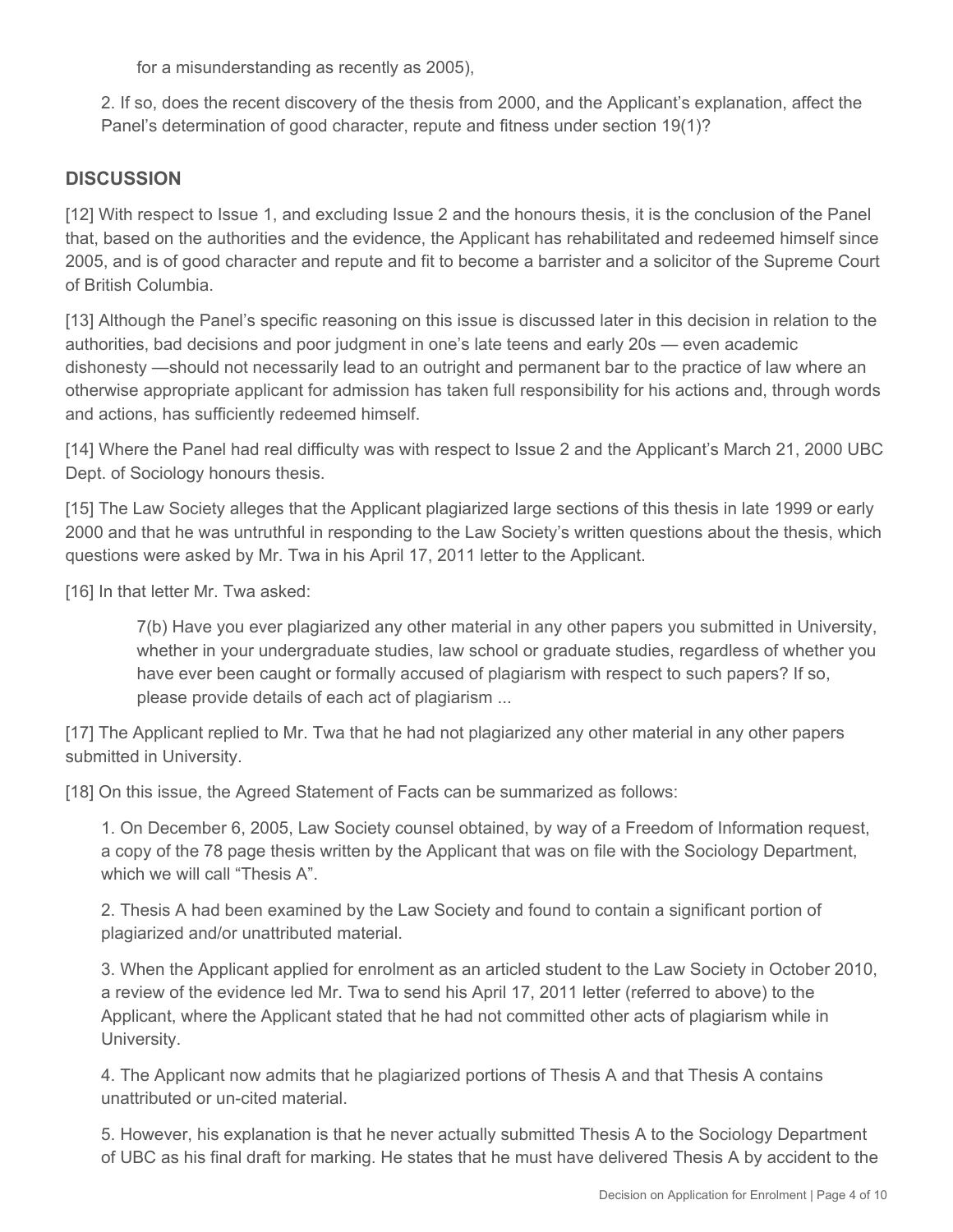Sociology Department much later when his professor asked him for a copy for its Departmental archives.

6. After some months of searching, the Applicant found what he alleges to be a copy of his final thesis that was used for grading in the Department of Sociology. This document, which we will call "Thesis B", was approximately 50 pages in length; 28 pages shorter than Thesis A maintained on file by UBC.

7. The Law Society agreed that Thesis B contained no discernible plagiarized or unattributed material.

8. Neither the Department of Sociology at UBC nor the UBC professor who graded the honours thesis in 2000 has a copy of Thesis B, and both are unable to assist in conclusively determining which thesis was submitted as the final one for marking.

[19] We should add that neither Thesis A nor Thesis B contained a grade, nor any handwritten notations by his professor indicating that either paper had been marked.

[20] It is the Applicant's evidence that in approximately November 1999, he prepared a preliminary draft of Thesis A, which he acknowledged to the Panel, contained significant plagiarized material.

[21] He stated that he had planned to use it if he ran out of time to do original work on the thesis before the March 31, 2000 submission deadline. He was then busy preparing for his LSAT exam and applying to a number of law schools and was concerned about running out of time.

[22] However, he says he subsequently had time to submit an unplagiarized thesis to UBC. He did this by revising his earlier November 1999 draft, attributing sources, eliminating any plagiarized material and submitting Thesis B for grading in 2000.

[23] The Applicant testified that it was Thesis B that was submitted for grading and returned, but that he accidentally delivered a copy of Thesis A with some other papers to his UBC professor when she asked for them for archival purposes.

[24] It is the Applicant's evidence that this explains why UBC sent a copy of the plagiarized Thesis A and not the unplagiarized Thesis B to the Law Society as a result of the Freedom of Information request. Thesis A was one-third longer than Thesis B. It contained evidence of plagiarism, which, if discovered, could cause him significant problems, given his actions of cheating on an exam and plagiarizing a paper while in law school.

[25] When pressed by the Law Society in 2011 for his copy of the thesis submitted to UBC, the Applicant said he could not find it because his family had moved in 2003 and all his records were in a disorganized state in boxes and bags in a garage. Upon learning that the Law Society had been given a copy of Thesis A, he looked again in early 2012 and stated that he did a more thorough search into boxes and bags in the garage and finally found Thesis B.

[26] Thesis B has no cover page and contained no handwritten grade or comment on it, although Thesis A, archived by UBC, had no handwritten notations either.

[27] On January 12, 2012, counsel for the Law Society wrote to the Applicant's counsel about adding an allegation pertaining to plagiarizing Thesis A. Mr. Wood replied January 22, 2012 that the Applicant had disclosed to him earlier that he had plagiarized a draft of Thesis A, but had never submitted it to UBC, and accordingly, Mr. Wood had advised him to reply in the negative to Mr. Twa's question about whether there were any other incidents of plagiarism at University.

[28] Much time was spent at the hearing attempting to determine whether Thesis A or Thesis B was the one actually submitted to UBC for grading in 2000.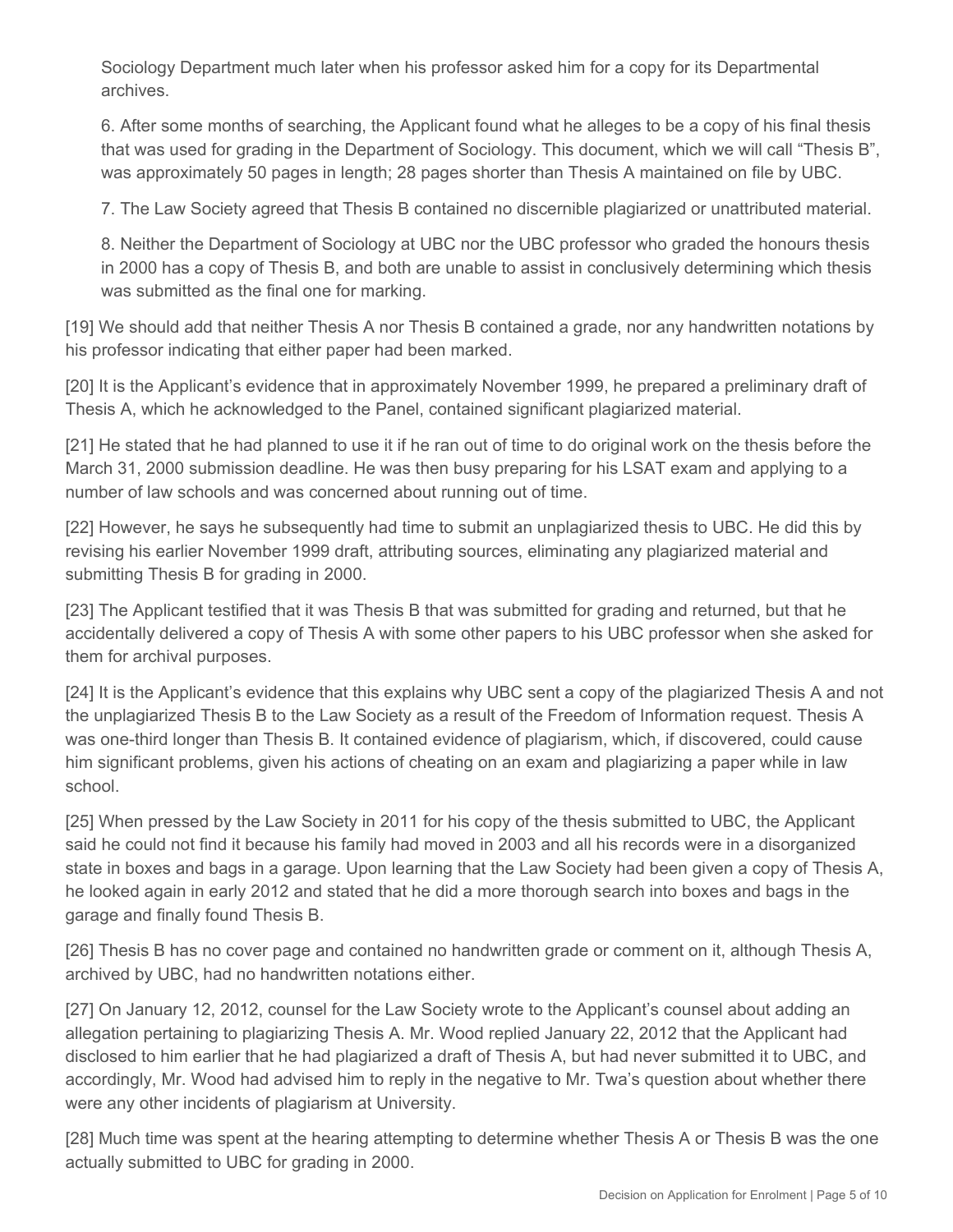[29] The answer goes to the root of the Applicant's honesty, good character, repute and fitness and his suitability to practise law in British Columbia.

[30] Mr. Twa submits that the Applicant's elaborate explanation of how the Department of Sociology at UBC ended up with the plagiarized Thesis A in its records did not ring true, and that this was another example of a ten-year long web of deception and lies that the Applicant had spun from 1995 to 2005, beginning with cheating on his math exam in 1995 and his academic suspension, plagiarizing a paper in law school in 2002 and his academic suspension, not admitting the math exam cheating and academic suspension on the 2005 Law Society admission form, and not being forthright about cheating on the math exam.

[31] Specifically, and in furtherance of this position, Mr. Twa pointed out that several typographical errors appeared in Thesis B, but the same errors were not present within the very same sentences in Thesis A. Essentially, why would there be typographical mistakes in the thesis the Applicant subsequently found in his parent's garage in 2012 and which he testifies was the actual version he submitted to UBC in 2000, but not in the version on file with UBC?

[32] Mr. Twa asked the Applicant how he could not have noticed that the copy he says he delivered after the fact to his professor (Thesis A) was one-third longer and thicker than the one he says he was graded on, and the Applicant says he did not notice, as other papers were turned in at the same time. Mr. Twa asked why his alleged final version, Thesis B, had more typos than his alleged draft Thesis A, and the Applicant replied that he was not a good proofreader.

[33] An email from the Applicant's sociology professor dated in February 2000 directed him to change his use of "Chapters" to "Sections" in his thesis, yet both Thesis A, said to be completed in November 1999, and Thesis B, said to be completed in later March 2000, both used "Sections". Clearly, the draft that the UBC professor was critiquing in her February 2000 email must have had "Chapters".

[34] When asked about this discrepancy, the Applicant said that he regularly switched back and forth between Chapters and Sections. When asked later how he did this, he replied that he did it manually by typing each change, and not with "word search", an odd and time consuming exercise since the word "Section" appears at least 14 times throughout Thesis A.

[35] Mr. Twa then asked the Applicant why he did not find Thesis B in 2005 when the Law Society first asked for other papers submitted to UBC, and he replied that "perhaps I didn't search properly."

[36] Mr. Twa suggested that the Applicant had to find a version of his thesis that did not contain plagiarized material, so that he could assert that UBC had the wrong draft in their archives.

[37] Despite the majority's serious concerns about the Applicant's evidence on this issue, and on his admitted history of academic fraud and deception, which he says ended in 2002, and despite his admitted deception and lack of forthright disclosure in his declaration in support of his 2004 application for enrolment, there is no evidence before us that is inconsistent with the Applicant's evidence on this thesis issue. There is only suspicion and doubt.

[38] In contrast, there is ample evidence and several character reference letters establishing that the Applicant has, since 2005, conducted himself in an honest, professional and ethical manner and has fully admitted his past transgressions. The reference letter of Professor JW is particularly compelling. It is dated August 8, 2008 and was drafted in support, not of this application, but of the Applicant's application to have his academic record expunged. It is six pages of detailed endorsement of the Applicant's accomplishments as an academic, a team leader, a friend, a writer and a person who has grown in character and understood his past failings and redeemed himself. The Applicant's successes as an academic over the three years he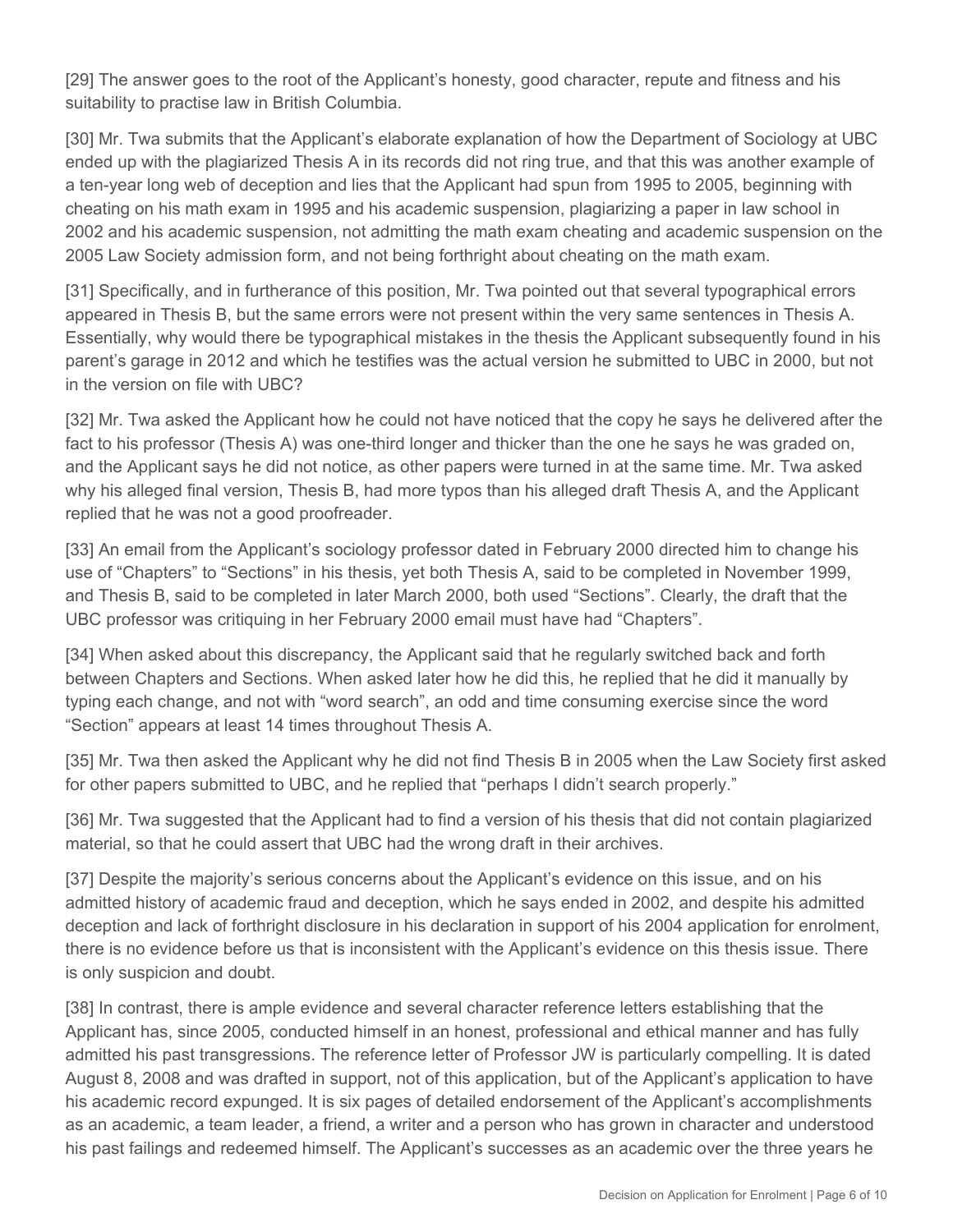worked and co-wrote with Professor JW are very significant and commendable. He was the top student in his graduating year in the five courses he took with Professor JW. He researched and wrote for such projects and clients as VANOC, the Anaheim Ducks, Sports Lawyers Association conferences in Toronto and at Stanford Law School, Teck Cominco, Canadian Bar Association and the Law Foundation of BC among others.

[39] In many of these projects, Professor JW was associated with the Applicant's work, often as co-writer and co-presenter, and the Professor has expressed in his letter his unwavering confidence in the Applicant's integrity, competence and work ethic.

[40] Supportive reference letters were also submitted from LJ of WorkSafe BC dated February 2005 and UBC Law Professor RT dated March 1, 2005, but both are too old to reflect on the Applicant's character today.

[41] More recent support of the Applicant came in the December 8, 2010 letter from his intended principal, JS of the M Law Group, to whom the Applicant wishes to article, and who is fully aware of the Applicant's past and is supportive of his application for enrolment.

[42] Professor JW wrote a second reference letter prior to this hearing, now based on his eight-year relationship with the Applicant. He says he has done more work with the Applicant than any other student in his 37 years as a law professor, including co-presenting at six public conferences and work on six different research projects. Professor JW says this long comprehensive relationship has allowed him to arrive at a well-informed opinion about the Applicant's capabilities as a student, researcher and author, and says he is satisfied that his decision years ago to try to help the Applicant to rehabilitate himself was well founded. He says he is aware of no evidence whatsoever that the Applicant has engaged in any further misconduct, and in his estimation, the Applicant has now taken the career pathway that consists of hard and careful work and diligent service.

[43] In the Panel's opinion, a strong recommendation from a law professor based on that much work over those many years must be taken as compelling evidence of the Applicant's current good character and fitness.

[44] Finally we heard evidence from MLaw Group partner WS who has worked closely with the Applicant in the Applicant's capacity as a researcher at that firm. WS knows of the Applicant's past and supports his application, saying that he has proven to be a diligent, professional worker, sensitive to and well received by his Indian Residential School clientele.

[45] The articling offer that his firm made to the Applicant in approximately November 2010 remains open today.

## **LEGAL PRINCIPLES AND CASE AUTHORITIES ON S. 19(1)**

[46] The Panel received comprehensive legal submissions from both counsel and numerous relevant case authorities, many of which were submitted by both counsel. The following is a list of the settled legal principles governing Section 19(1) applications on the issue of character and fitness, principles that were not in dispute in the submissions of both the Applicant and the Law Society:

(a) It is the Applicant's character and fitness at the time of the hearing, viewed on a balance of probabilities that is determinative of the application, *Law Society of BC v. Lee*, 2009 LSBC 22, paras. [79] and [80] citing *Law Society of Upper Canada v. Schuchert*, 2001 LSDD No. 63;

(b) The test does not require perfection or certainty: *Schuchert* (supra);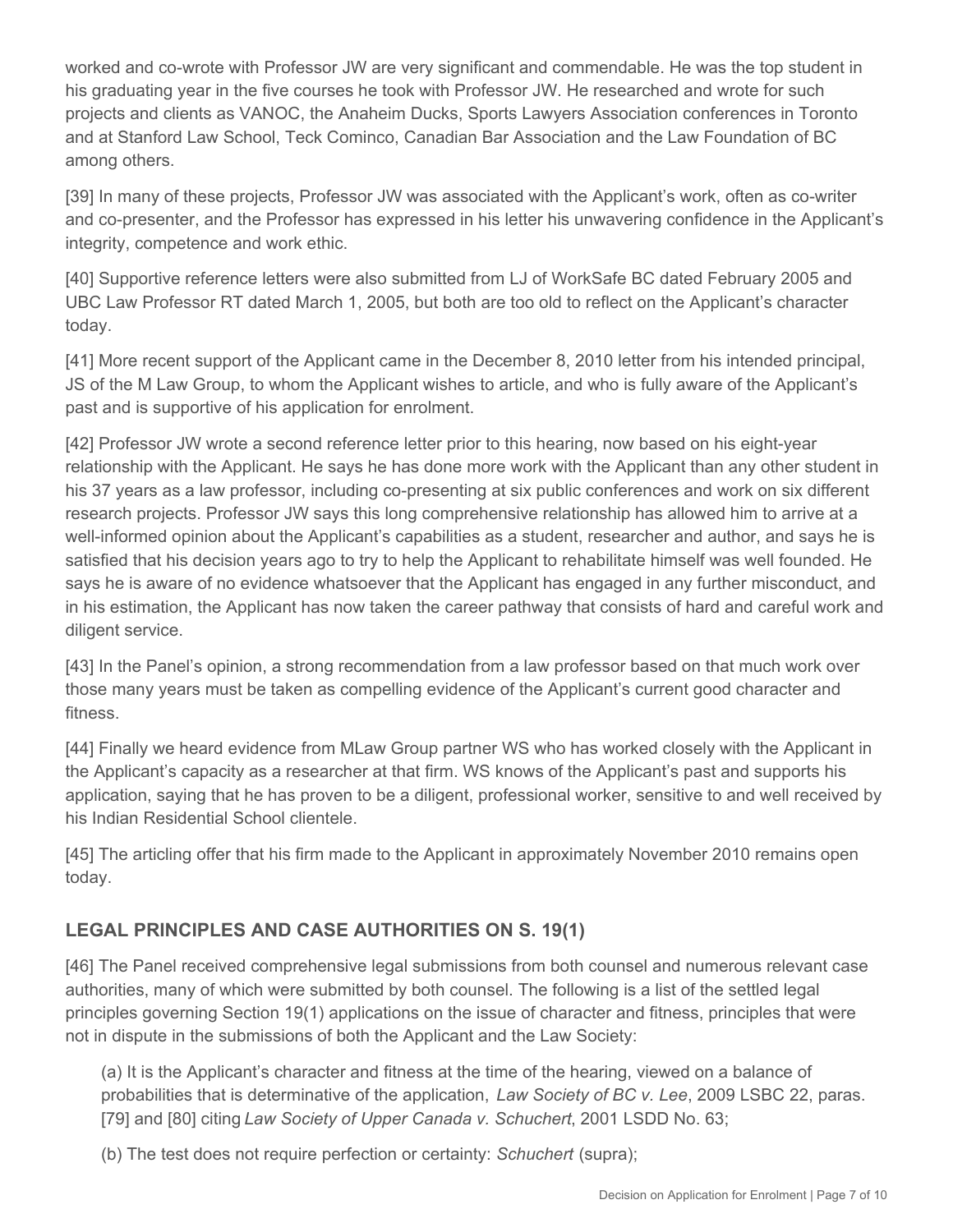(c) The question becomes whether the Applicant is able to demonstrate that he or she has rehabilitated himself or herself, there being a balance to be struck between protecting the public and a concept of redemption through rehabilitation. (Re: *Applicant 3*, 2010 LSBC 23, para. [22]);

(d) Because every person's character is formed over time and in response to a myriad of influences, it seems clear that no isolated act or series of acts necessarily defines or fixes one's essential nature for all time (*Law Society of Upper Canada v. Birman*, [2005] LSDD No. 13, at paras. 13 and 14, quoting the reasons of Convocation in *Re Spicer*, dated May 1, 1994:13 and quoted in Lee (supra);

(e) The demands placed upon a lawyer by the calling of barrister and solicitor are numerous and weighty and "fitness" implies possession of those qualities of character to deal with the demands properly. The qualities cannot be exhaustively listed but among them must be found a commitment to speak the truth no matter the personal cost, resolve to place the client's interest first and to never expose the client to risk of avoidable loss and trustworthiness in handling the money of a client. (from *Re: McOuat*, Panel decision June 12, 1992, upheld by the BC Court of Appeal in *McOuat v. Law Society of BC*, [1993] BCJ 807 (CA));

(f) Good or bad character does not depend on what a man knows of himself; it means his general reputation in the estimation of his neighbours (*Leader v. Yell* (1864), 16 CB (NS) 584, referred to in *McOuat (supra));* 

(g) The status of barrister and solicitor requires that a special standard of honesty, integrity and trustworthiness be imposed, met and kept at all times so that public confidence is maintained and properly nurtured. *Law Society of BC v. DM*, June 14, 1992 Panel decision.

[47] In the March 1972 hearing cited as *Law Society of BC v. DM*, an articled student sought enrolment at the hearing after the Credentials Committee declined to approve his application without a hearing. The reason for denial was based on the applicant's admitted plagiarism during law school, the circumstances of which were less egregious than the Applicant's much longer history of repeated academic cheating. In that case there was a single incident of plagiarism involving 18 pages taken from a contracts textbook. The applicant claimed he neglected to annotate these quotes because of emotional and psychiatric problems he had been experiencing in his second and third years of law school. The panel accepted that explanation and recommended that the Benchers allow his application for enrolment.

### **CONCLUSION AND DECISION**

[48] The facts surrounding the Applicant's wrongdoing, as he admitted, and as found by us as set out above, establish that the Applicant has not engaged in any dishonorable conduct, wrongdoing or deception since January, 2005. That was when he had, in a letter, in the course of his application for enrolment, continued to assert to the Law Society an untrue version of his math exam cheating.

[49] We also find that in the seven years that have passed since his last wrongdoing, his reputation and standing in the eyes of lawyers and academics that he has worked with has risen to meet the standards required under Section 19(1) for enrolment into the admission program. We are particularly influenced by the opinions of Professor JW, based, as they are, on an eight-year academic and professional working relationship with the Applicant, a working relationship that has produced a significant amount of recognized and respected academic work.

[50] Had the Applicant applied for enrolment in 2005, 2006 or 2007, this Panel would not have granted his application. Instead, the Applicant has worked hard and applied himself along a seven-year legal career pathway involving significant "hard and careful work and diligent service," to quote from Professor JW's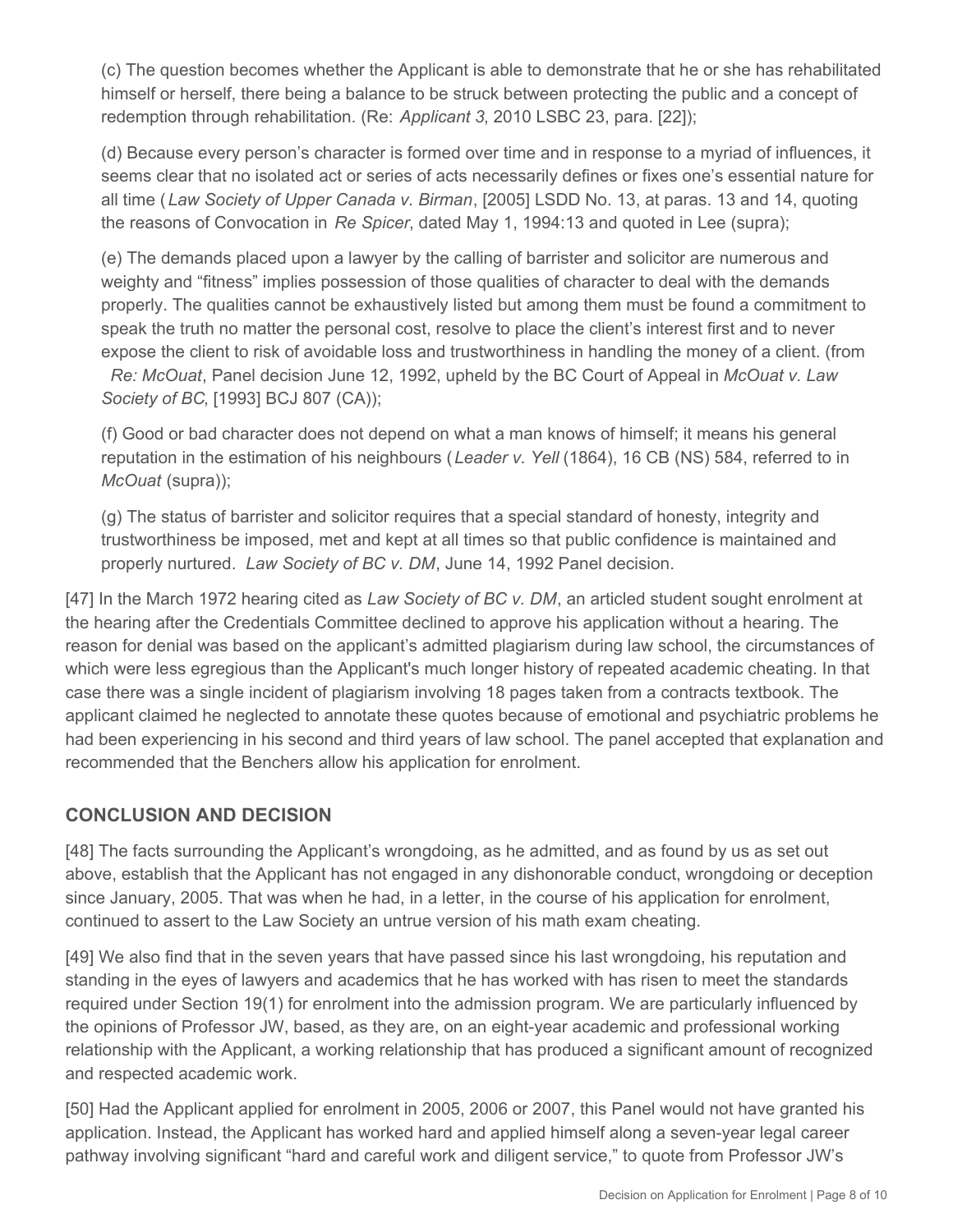letter. He has achieved much in the field of legal academia and more recently, in his legal assistant/researcher role with the M Law Group.

[51] The Panel accordingly finds that the Applicant has rehabilitated himself over these seven years, and we find that the Applicant is of good character and repute and fit to be enrolled as an articled student, and we order that he be enrolled in the Law Society admission program.

[52] We did not receive any submissions on costs and, as a result, are not in a position to make an order with respect to costs. If counsel cannot agree on an amount and time to pay, they may make written submissions within 30 days of this decision being issued. The other party will have 14 days to make any response.

#### **RECOMMENDATION**

[53] We believe that, once the supervision of a principal that is inherent in the admission program is no longer available, the conditions set out below are necessary and appropriate given the significance of the Applicant's academic cheating and plagiarism. We believe that the Applicant's successful seven years of rehabilitation, balanced against the depth and duration of his prior wrongdoing and the Law Society's need to protect the public interest, indicate the need for conditions and limitations during his first few years of practice if he successfully completes the admission program. In our view, the Applicant should not be called and admitted without some serious conditions on his practice in the early years.

[54] We strongly recommend the following to the Credentials Committee as conditions of the Applicant's eventual call to the bar as a barrister and admission as a solicitor:

1. During the Applicant's first five years following his call to the bar, he must not practise as a sole practitioner nor as in-house counsel for a private or public corporation and must instead practise within a law firm or within a legal department of a branch of government in which there are at least three other full-time practising lawyers in attendance.

2. At the expiration of 12 months following the Applicant's call to the bar, he must submit to a practice review, at his expense, by the Law Society and comply with any recommendations or directives of the Practice Standards Committee that result from such practice review.

3. The Applicant must submit to a similar practice review on similar conditions, at his expense, at the expiration of 24 months after his call to the bar.

### **MINORITY DECISION OF TONY WILSON**

[55] The issues in this hearing can essentially be divided in two.

[56] As for the first issue, and in the absence of facts and evidence relating to Issue 2, I would agree with the majority. The cheating on his math exam occurred in 1995, 16 years ago. The law school plagiarism occurred in 2002, 10 years ago. Not fully reporting his academic dishonesty on the Law Society's admission form occurred in 2005, seven years ago. Young adults often make bad mistakes. If they can learn from those mistakes, and take responsibility for them, they can redeem themselves.

[57] If it were not for the facts surrounding Issue 2, the Applicant redeemed himself, in my view. He obtained an LL.M degree from UBC. His reputation and standing in the eyes of lawyers and academics has risen to meet the standards required under Section 19(1) for enrolment into the admission program. I recognize the Applicant has worked hard to redeem himself over the past seven years and that he has achieved much in the field of legal academia and, more recently, in his work with the M Law Group.